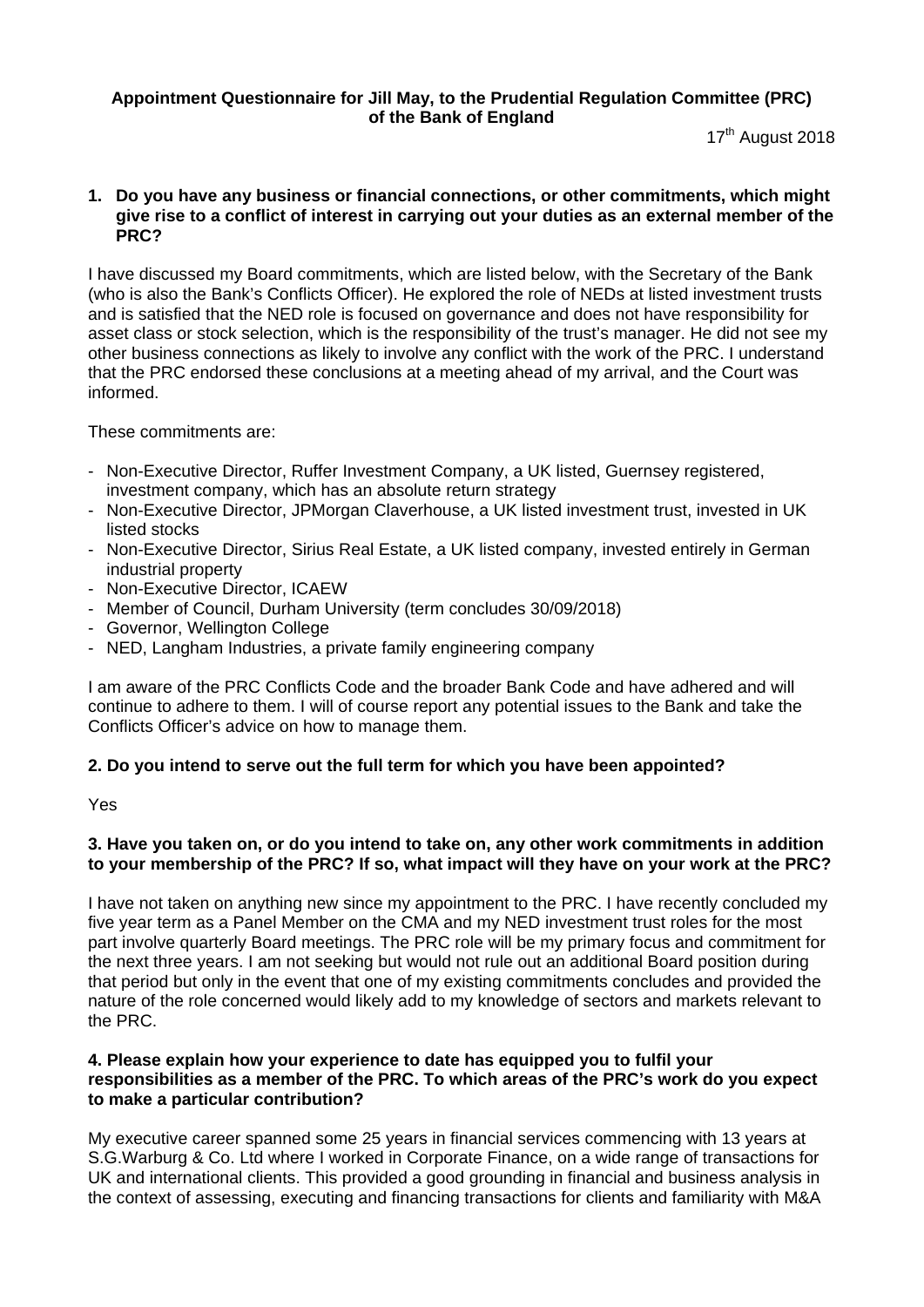and capital markets. I spent a further 12 years at UBS as a Managing Director in group strategy roles which gave me a good knowledge of global international investment and wholesale banking.

I would also hope to be able to add value to the PRA's focus and interest in facilitating effective competition in the markets it regulates. It is clearly of importance to cultivate a competitive and dynamic financial services industry with proportionate and effective regulation that does not stifle innovation. I was a Panel Member of the CMA from 2013 until 2018 and worked on a variety of merger and market enquiries across different sectors, examining the competition issues arising, and making regulatory decisions as required.

The CMA Retail Banking Enquiry in 2015-16 furthered my understanding and stimulated an interest in retail banking in the UK as well as the SME banking and lending sector. The Panel's examination of the competition issues arising in that market included consideration as to the barriers and hurdles faced by smaller challenger banking institutions; the fragility, complexity and expense of the legacy IT systems of certain of the major retail banks, the consequent risks these might pose and highlighted the imperative of improving operational resilience at these firms. The work also involved examining new business models in retail banking and an appreciation of trends driving competition in the market, including the disintermediation of some of the more profitable activities of the big banks by new digital and Fintech operators.

My current Non-Executive roles in the investment trust and property sectors give me insight into UK and global asset management and into commercial property. I attend quarterly Board meetings with my fellow Board members to review business performance and to cover a range of governance issues.

I am experienced in working both in the private and public sectors and am familiar with different working cultures and expectations. I was a NED of the CMA for three years and a Member of Council of Durham University from 2012, sitting on its Audit Committee and Chairing the Student Appeals Committee.

I believe that my background and my business experience, particularly in financial services and competition regulation, will enable me to make a strong contribution to the work of the PRC.

### **5. What do you hope to achieve while on the PRC? What does success look like in this role?**

My immediate focus is to understand better the current priorities of the PRA and to get to grips with a number of quite technical issues. I hope to be able to work with my fellow members to provide effective and constructive challenge to the executive, bring an outsider view to the debates of the Committee and contribute to sound decision making in the areas for which the PRC has responsibility, including regulatory strategy and supervisory issues.

I have considerable Board experience and can recognise good and effective Board practices, including how an individual's contribution helps shape and give rigour to decisions.

Success for the PRC would include completing the ring fencing of the UK banking system; in conjunction with the Bank, completing the 'gone-concern' preparations for resolution of banks; putting in place a comprehensive operational risk framework for banks; and making all necessary preparations for Brexit as well as reviewing and refining as required the regulatory reforms implemented since the financial crisis.

### **6. What have been the PRC's and before that the Board of the PRA's greatest successes, in your opinion? Where is there still work to be done?**

The PRA has achieved a great deal in recent years. The strength and stability of the financial sector has been transformed and its ability to withstand shocks greatly improved. The UK banking system is much better capitalised now than it was before the financial crisis thereby making the UK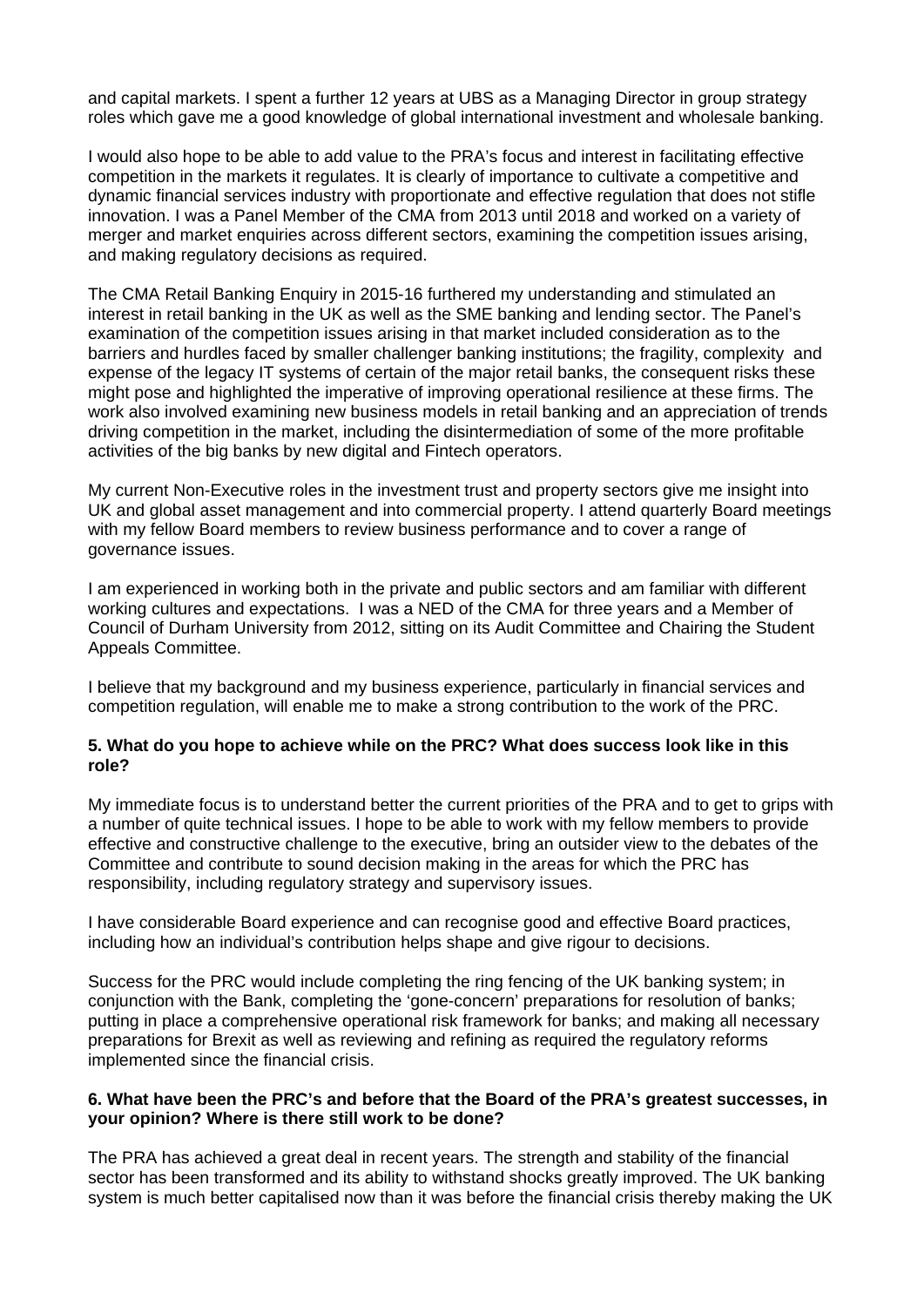financial system considerably more stable than 10 years ago. The results of the 2017 ACS stress test are testament to this, indicating that the major financial institutions are well capitalised and could withstand very serious shocks. The banking system is also much more liquid than it was; and it is much less interconnected than it was due to reductions in interbank lending and the rise of central clearing of OTC derivatives. Senior management accountability for their actions has been greatly improved by the introduction of the SM&CR. Structural reform, a huge programme of work for the financial institutions concerned and for the PRA, is largely complete. The introduction of a resolution regime by the Bank is also a major step forward. The PRA has successfully introduced Solvency II, a comprehensive set of reforms to prudential regulation for insurers.

The PRA has played an active role in international standard setting and is seen as a leading prudential regulator internationally. It will be important to maintain this reputation.

There is still some work to be done in refining the regulatory reforms of recent years, including ensuring that new capital rules do not cause unwarranted distortions and that the implementation of Solvency II in the UK for insurers is robust and any associated problems resolved appropriately.

There remain challenges and complexities ahead: Brexit presents significant uncertainties and a huge amount of preparatory work for international financial market participants. The PRA's role in providing stability and reassurance for the financial services sector at this time of upheaval is vitally important. The supervisability of new and complex structures arising from Brexit may pose challenges and underline the importance of retaining close relationships with regulators overseas.

The PRA and the PRC are turning attention to the many new and non-financial risks facing the UK financial sector which could threaten financial stability. There is much work to do - including ensuring firms' operational resilience and considering matters such as cloud outsourcing risks, the potential impact of climate change on financial institutions and a continuing focus on culture, accountability and governance.

#### **7. What is your assessment of the public profile of the PRC, both within the industry and among the wider public? How important is it that the public understands the role of the PRC and the decisions it takes?**

I think the profile of the PRC amongst the public at large is low. Whilst the PRC is a relatively new committee I am not sure that awareness of the predecessor Board of the PRA would have been very different. The profile amongst the financial community is certainly higher - regulation is such a major focus for all financial institutions that the work of the PRA and the decisions of the PRC are much better known.

It is important for the public to be confident that there is sound and competent financial regulation which can be relied upon to minimise the risks to UK financial stability and thus help ensure that the key economic functions that the public and business rely on in day to day life can continue. I am not sure that a more detailed appreciation of the remit and decisions of the PRC by the public is necessarily terribly important. It is vital though that the PRC has proper accountability and its regular TSC appearances are clearly a key element of this.

# **8. How do you intend to add to the public's understanding of the role and decisions of the PRC?**

The external members of the PRC may not have the same public profile as those of the FPC or MPC and do not in general make public speeches on the work or policies of the PRA. Nonetheless once I am better acquainted with the organisation I would like to volunteer to take part in the Bank's outreach programme with schools and would also be interested to participate in any Bank or financial services diversity forums as this is an area of interest for me. I have been asked to participate in a roundtable/panel event at the Bank early in 2019 which aims to highlight what the PRA has achieved in terms of facilitating competition, and to take stock of where things currently stand.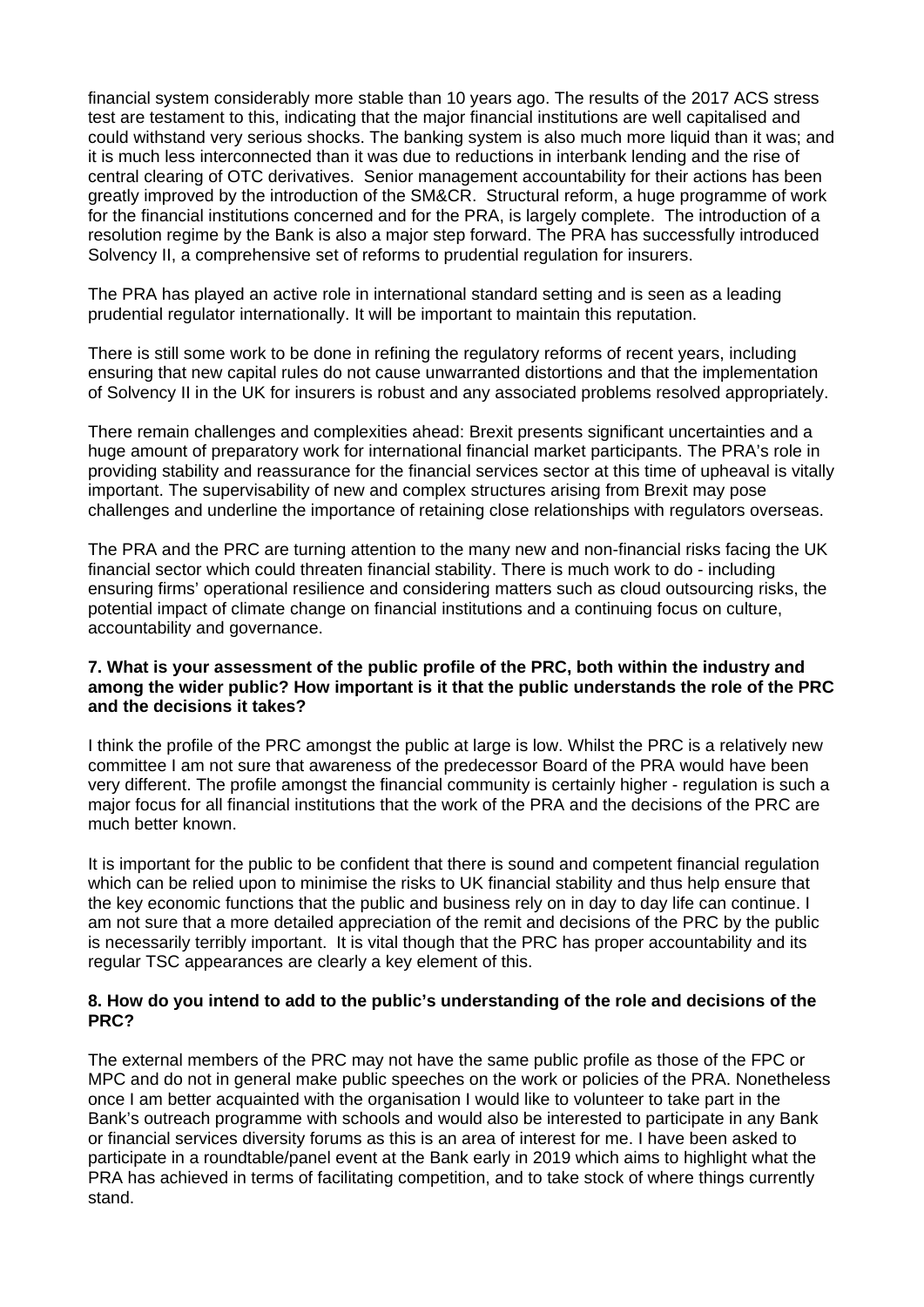### **9. What is your view of the transparency of the PRC? Is there any more that the Committee could be doing in this area considering that no formal minutes are published?**

Whilst the PRC does not publish minutes of its meetings on account of the confidential information discussed at each meeting, it does publish significant numbers of consultation papers and discussion documents outlining its emerging thinking and proposed approach on all material matters affecting regulated firms. Senior PRA staff make many speeches, which are available on its website and some 150 documents are published each year. The PRA also runs an annual conference for banks and for insurers. The external PRC members have regular bilateral meetings with senior management of regulated firms to hear their views.

# **10. What are the main operational challenges now facing the PRC?**

As I mentioned in the response to Question 6 Brexit presents great challenges. The situation remains unclear. Progress has been made, however, in clarifying the expected post-Brexit regime, including political agreement on a transition arrangement and the prospect of a temporary permissions regime in the UK. There will be a huge workload for the PRA given the need for large numbers of new authorisations of international banks and insurers who previously conducted business through the passporting regime. The PRA has indicated that EEA firms may (if they are not conducting material retail business) apply to be authorised as branches, assuming a cooperative relationship with the EU27.

A major challenge for the PRA relates to the supervisability of the new cross border structures. With additional complexity and fragmented markets come additional risks and effective supervision is more difficult. Potentially much more business will be conducted in branches of overseas banks and insurers rather than subsidiaries so cooperation with other regulators will be of paramount importance. There may also be related impacts on resolvability in the context of new banking structures with multiple regulatory resolution authorities.

Whilst the establishment of the post-crisis prudential regulatory framework is largely complete with only likely modest refinements to come, there are many new areas of potential risk to regulated institutions which require PRA attention. Ensuring firms have robust operational resilience is a major focus as new and elusive threats appear. These include cyber threats and outsourcing risks such as the use by regulated firms of cloud storage providers for firms' data.

Hand in hand with work on operational resilience must be continued focus on governance and on culture, incentives and accountability. So there is a great deal of work for the organisation which will require careful prioritisation to ensure best use of finite resources.

# **11. Which do you think are currently the greatest risks to the safety and soundness of the UK financial services firms, and how likely is it that those risks will crystallise?**

I have addressed some of the PRA's challenges associated with Brexit in questions 6 and 10. The FPC judged in June 2018 that the UK banking system could support the real economy through a disorderly Brexit, and based on the results of the 2017 stress test, Brexit risks do not warrant additional capital buffers for banks.

Considering possible long term risks to retail banks, whilst competition in UK retail banking is welcome for the consumer, I think there is some concern about the future long term sustainability and resilience of the business models of some financial institutions. The sector is facing a rapidly changing competitive landscape - and while there has been increasing competition from challenger banks and from digital only banks for several years this may now accelerate with technological advances and the advent of PSD2 and Open Banking. This will make it potentially easier and cheaper for new entrants to enter the market and, with consent, to access customer data previously closely held by a dominant handful of banks.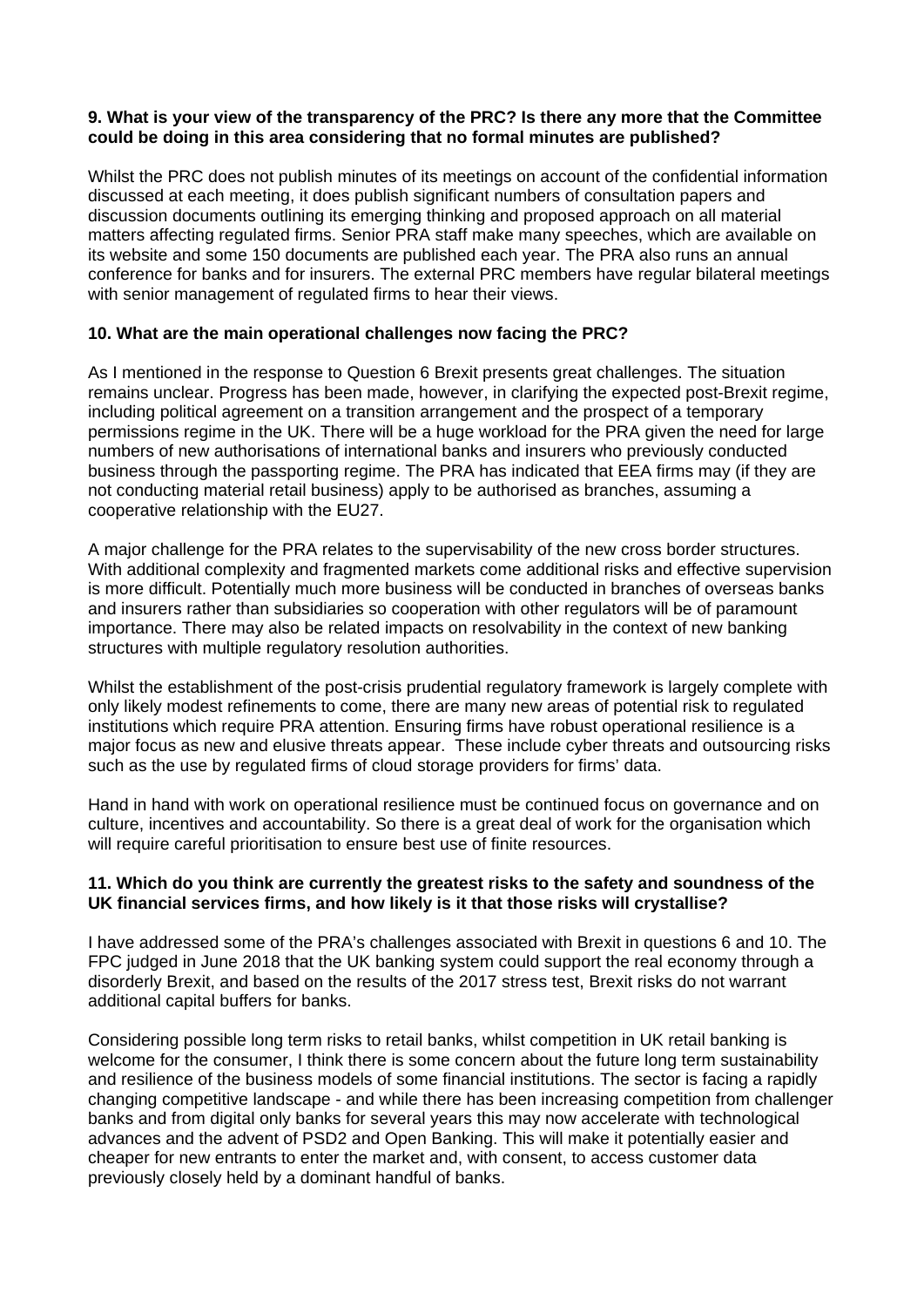Niche Fintech entrants are already focused on profitable parts of the incumbents' value chain including foreign exchange and payments, eroding margins. New banks may increasingly be able to capture entire customer relationships, potentially sucking deposits away from incumbents and impacting their lending ability.

More worrying for incumbents might be the comprehensive entry of a digital behemoth such as Amazon which would have the scale, resources, consumer trust and data advantages that might radically change the shape and profitability of the market.

Advances in technology and open APIs should also offer opportunities for the incumbent banks given their scale, customer ownership, brands and data together with vast low cost sticky deposit bases. Notwithstanding significant investment in redesign of business systems to reduce costs, a combination of interest margin pressures, higher capital requirements, structural upheaval, and conduct costs have weighed heavily on resources and profitability and large retail banks also may not have the necessary mindset and culture to embrace new ways of working and thinking. Legacy IT systems may be inflexible and fragile and not easily facilitate the grafting on of essential new technology and allow for the intelligent interrogation of big data.

The PRC and FPC are familiar with these risks and included these challenges in last year's Biennial Exploratory Scenario. The results did appear to give comfort that the financial institutions concerned were well protected notwithstanding very serious headwinds of this nature. Nonetheless this will be a continuing challenge looking ahead for Boards who will need to understand the main drivers of their business and profitability and how difficult it might be to reduce costs and respond to new competitive pressures that may be faster and more disruptive than they imagine.

There are also risks for smaller banks and institutions - challengers are finding life harder with a more competitive mortgage market and squeezed interest margins driving consolidation whilst building societies are also facing competitive pressure in mortgages and some are moving into higher risk asset categories. In general the low interest rate environment is contributing to strain on bank business models due to margin compression.

Cyber risk is a major threat to financial institutions and may be exacerbated by digital advances and data sharing and could be a threat to financial stability. This is particularly challenging for organisations with legacy IT systems and a lack of familiarity on the part of management and Board members with the nature of cyber risks. This is an area of particular focus for the PRA.

I am more familiar with the banking sector than insurance so have focused primarily on the former. Risks though to UK insurers include some of those facing the retail banking sector - increasing digitisation, higher customer expectations and challenges with legacy systems, consolidation and the need for cost reduction, and cyber risk. Low interest rates are driving a search for yield in the form of higher risk and less liquid investments for life insurers.

Having highlighted certain possible areas of concern, I am not aware of material near term risks to the safety and soundness of the major UK financial services firms that would prejudice financial stability. The rigours of the annual stress testing process which applies very severe shocks to bank business models gives comfort that there is considerable resilience across the sector. There is also great breadth of experience across the PRC and FPC and whilst it is early for me to judge it appears that established and emerging risks are rigorously considered and addressed.

# **12. What is your assessment of prudential regulation in the UK, and do you think that the PRC has the tools it needs to ensure the safety and soundness of the firms it regulates?**

The current state of prudential regulation in the UK - with much improved capital standards, structural reform which is largely complete and an improved ability to resolve troubled firms - is measurably stronger than the pre-crisis state of affairs and is arguably one of the most robust by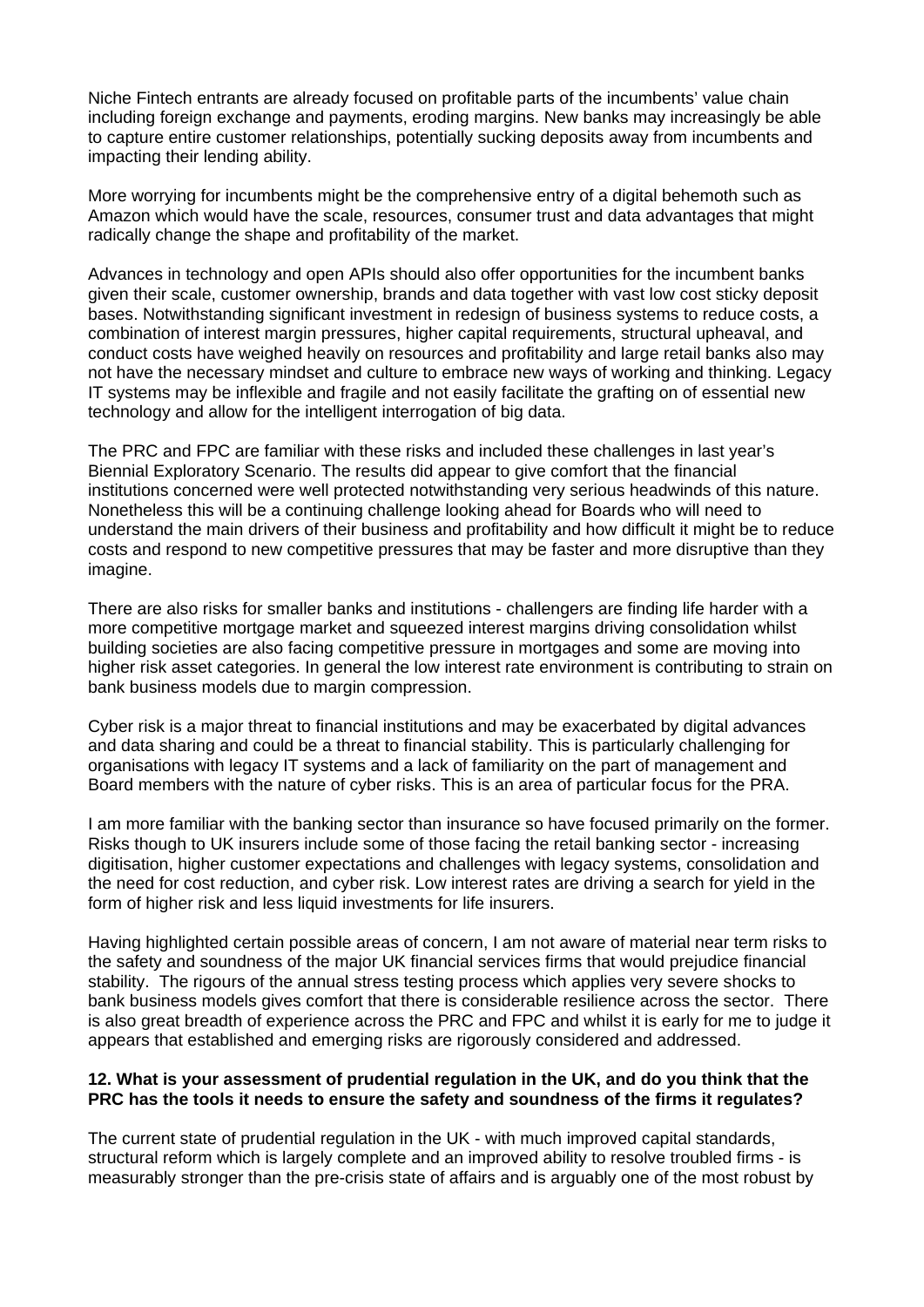global regulatory standards. Aggregate Tier 1 capital for the major UK banks has tripled since 2007 and was 17% of risk weighted assets in Q1 2018.

I understand that the PRA is satisfied with its current supervisory toolkit and indeed many elements of that toolkit are at the forefront of global regulatory standards, an example being the SM&CR. The PRA continues to evolve its approach, and can flex its supervisory toolkit to take account of new developments and emerging risks.

# **13. To what extent are you concerned with the operational resilience of UK financial services firms?**

The challenges for firms of ensuring their businesses are resilient to operational disruption have become more complex and intense during a period of technological change and a more hostile cyber environment. Additional challenges occur where firms operate internationally or outsource a significant level of activity to third parties. The importance of addressing these issues has been underlined by the recent IT problems experienced by TSB as it migrated to Sabadell's systems and the consequent significant inconvenience experienced by its customers. Operational disruptions to products and services provided by UK financial services firms have the potential to cause harm to consumers and market participants and could potentially threaten the viability of firms and cause instability in the system.

Operational resilience is a major focus for the PRC and a discussion paper was published jointly with the FCA and the Bank of England only in July on this subject. Operational resilience is already a responsibility of firms but the supervisory authorities are considering the extent to which existing policies might be supplemented to improve the resilience of the system as a whole and to increase the focus on this area within individual firms.

The PRA will expect firms to set their own tolerances for key business services in the form of clear metrics indicating when a disruption would represent a threat to a firm, to consumers or to financial stability. Firms will be expected to test their tolerances and demonstrate that they have concrete measures in place to deliver resilient services. Boards will be expected to play a key role as they develop their operational and cyber resilience strategies. Firms will also need clearly to define and regularly test their approaches to incident management and have viable, tested contingency plans for the resumption of critical functions in order to be able to recover from an operational incident.

# **14. What is your assessment of the incentive structures in place at UK financial services firms? What more could be done to improve accountability at firms?**

Incentive and remuneration structures at UK financial services firms have been subject to significant change since the financial crisis with the adoption of the CRDIV remuneration rules, Solvency II and additional rules under the Senior Managers and Certification Regime including the requirement for the variable remuneration of individuals subject to the regime to be deferred for up to seven years. It is the responsibility of remuneration committees to implement the rules, but the PRA is concerned that incentive structures for the most senior managers are aligned with its regulatory objectives.

These new rules have had a major impact on the way variable incentives are structured and seek to align performance and reward and reduce incentives for excessive risk taking. Recent findings suggest that LTIP structures include more risk-adjusted performance metrics than before the crisis and also evidence of the effective use of performance adjustment tools although there is variation amongst firms.

The bonus cap is not supported by the Bank as it has resulted in institutions raising fixed remuneration in compensation for capped variable compensation, limiting their ability to claw back income in response to misconduct or a risk management failure or to reduce costs in less favourable times.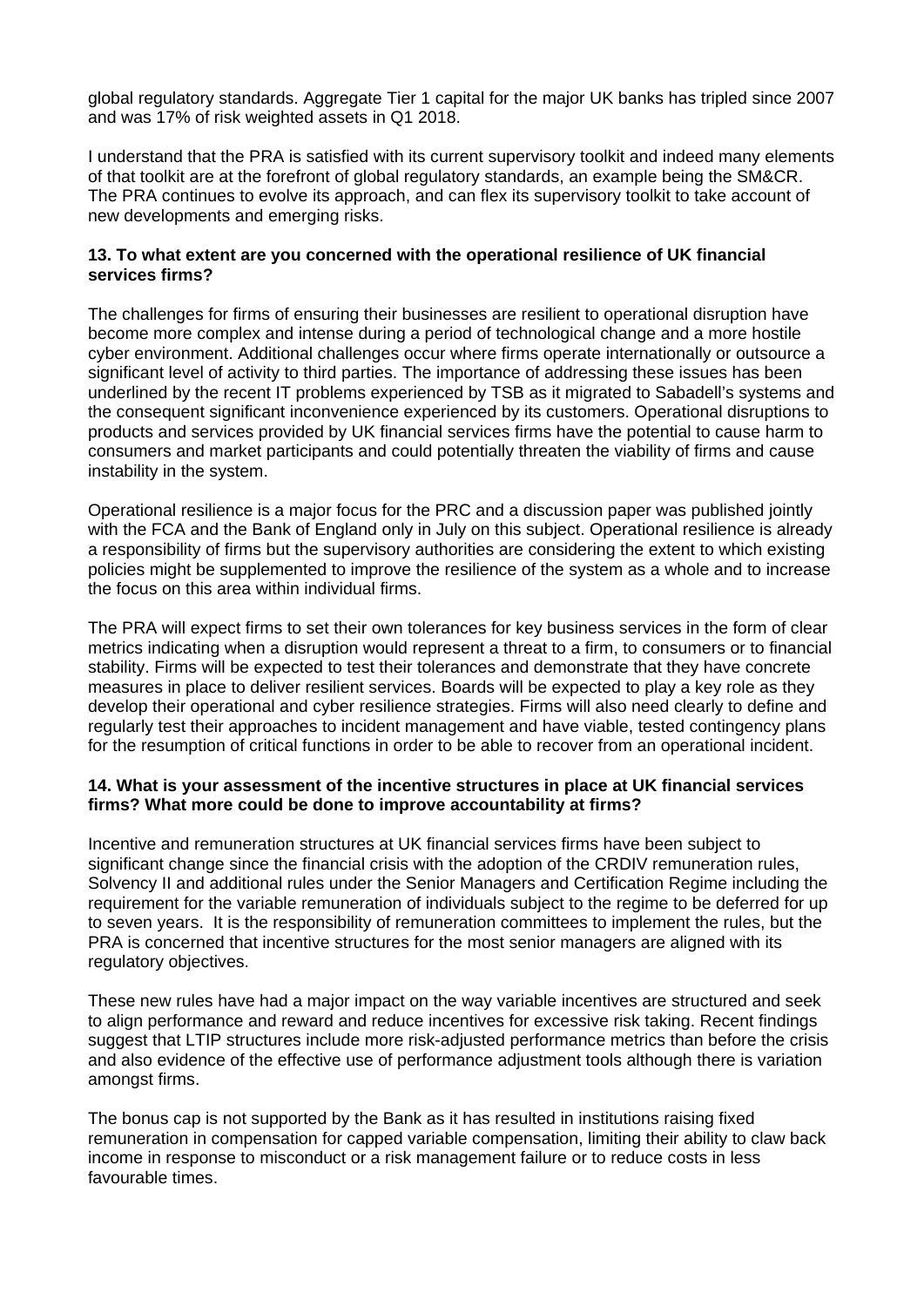The SM&CR seeks to strengthen individual accountability and improve corporate governance through a clear allocation of responsibilities for senior management and those who have significant influence or the ability to cause significant harm to a firm's business. It also gives stronger powers of approval, supervision and enforcement to the PRA and FCA and is seen by firms and supervisors as a very positive step, already producing good outcomes in terms of greater clarity of responsibilities and enhanced accountability. This is now being extended to insurance companies in the UK by the end of this year although the PRA has already put the main elements of it in place.

Whilst the SM&CR is a clear step in the right direction culture change takes time. It is notable though that there have been encouraging market led initiatives such as the FMSB which will help reinforce change.

# **15. How is the PRC ensuring that climate related risks are sufficiently factored into firm's business models?**

The consideration of weather-related risks has long been part of the PRA's approach to supervising general insurance firms. As the financial risks become apparent banks and insurers are increasingly considering climate change as a core financial and strategic risk rather than a CSR issue. The PRA has an important role in ensuring that regulated firms take a long term view and fully consider climate related risks in their governance and risk management frameworks and that proper disclosures are made. The PRA published a more specific review of the impact of climate change on the UK insurance industry in 2015, and routinely includes weather-related shocks in the scenarios for its biennial general insurance stress test. More recently, the PRA has extended its focus to climate-related financial risks faced by the UK banking sector, and will publish the results of this review shortly.

The banking review will highlight examples of good practice and the PRA intends to articulate its supervisory expectations for both banks and insurers later this year. More broadly, the PRA also recognises the value in sharing expertise and best practice, and participates in a number of related international initiatives, such as the Sustainable Insurance Forum and the Central Banks and Supervisors Network for Greening the Financial System.

# **16. What is your assessment of the competitive landscape in the UK financial services sector?**

There have been well articulated concerns in the past about a lack of competition in retail banking. The CMA market enquiry into Retail Banking and SME lending concluded that there were competition problems and in particular that the lack of customer engagement and of switching by consumers made it difficult for new entrants to gain critical mass and thus effectively challenge the incumbents. A number of remedies have been implemented including Open Banking, enabling customers and SMEs to share current account information securely with other third party providers. The FCA is further investigating retail banking business models and how competition in the sector is working.

Whilst current account switching remains low, not least reflecting the lack of charges for many consumers, perceived homogeneity amongst major banks and lack of trigger points for review, the market for retail banking products is becoming measurably more competitive with multiple new entrants, many with new business models including digital-only banks eschewing expensive branch networks. The advent of PSD2 and Open Banking will likely accelerate change and drive further competition although it remains to be seen how quickly new entrants and challengers can gain necessary market share. The PRA has played a part in facilitating a more competitive landscape including through its joint work with the FCA in making it easier for new banks to be authorised and by implementing policies to address concerns that smaller banks were disadvantaged by the capital requirements of standardised risk models compared to internal ratings based models.